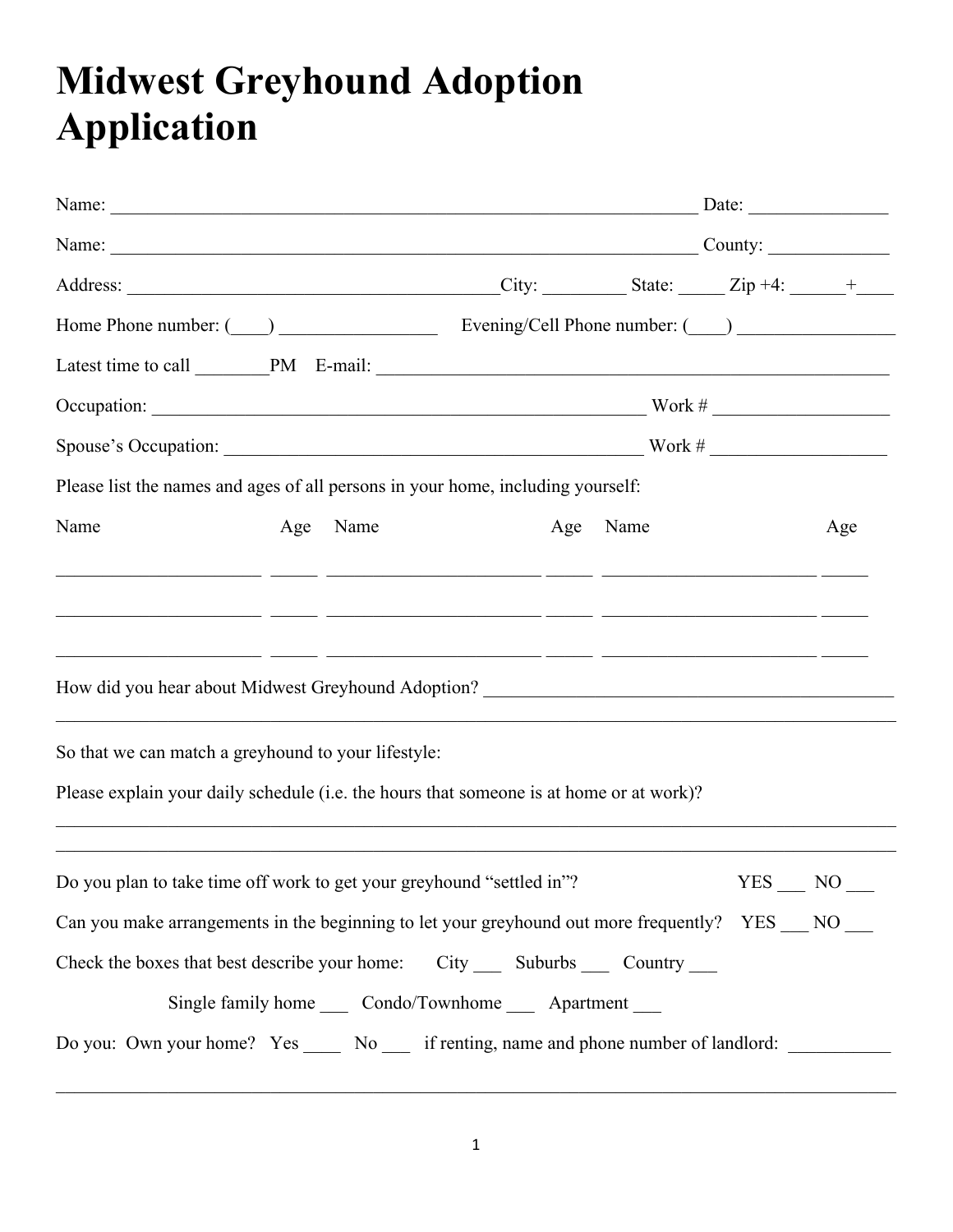## **Fence or Dog Run**

| A fence or dog run is required for single family dwellings. Fences must be secure and be approximately 4 ft (48 inches)<br>high. Gates should be secured with locks. Dog runs are fenced enclosures that should be connected to the house<br>(preferably a doorway) if possible. We can evaluate your fencing situation if you would like. If you have questions<br>concerning this, please call us so that we may clarify.                                                |
|----------------------------------------------------------------------------------------------------------------------------------------------------------------------------------------------------------------------------------------------------------------------------------------------------------------------------------------------------------------------------------------------------------------------------------------------------------------------------|
| Skip question if you currently do NOT have a fence.                                                                                                                                                                                                                                                                                                                                                                                                                        |
| Complete the following information about your fence: Approx. Height _________ Size of area ________                                                                                                                                                                                                                                                                                                                                                                        |
| Number of Gates ________ does your door from your home open into the fenced area? Yes _____ No ____                                                                                                                                                                                                                                                                                                                                                                        |
|                                                                                                                                                                                                                                                                                                                                                                                                                                                                            |
| If you live in a single family dwelling and currently do not have a fence, please answer the next few questions:<br>Is there a restriction on fencing in your community? Yes $\frac{N\sigma}{\sigma}$ No $\frac{N\sigma}{\sigma}$<br>Is there a "no-fence" regulation? Yes $\frac{N\sigma}{\sigma}$ No $\frac{N\sigma}{\sigma}$ If yes, when?                                                                                                                              |
| If you live in an apartment, condo or townhome and do NOT have a fence, please describe your proposed exercise and                                                                                                                                                                                                                                                                                                                                                         |
| If you live in an apartment, condo or townhome and do not have a fence at your dwelling, do you have an area that is<br>fenced in where your dog can run safely (i.e. neighbor's yard, tennis court, or ball field)? Yes _____ No ____<br>Past and present pets<br>List the number of pets currently in your home:<br>Cats: Yes _____ No _____ Number of cats: ______ please describe age, Sex, spayed/neutered, personality? ________                                     |
| No Number of dogs:<br>please describe Breed, age, Sex spayed/neutered, personality?<br>Dogs: Yes                                                                                                                                                                                                                                                                                                                                                                           |
|                                                                                                                                                                                                                                                                                                                                                                                                                                                                            |
| Are all of your pets current on their shots? Yes ______ No _____<br>If no, is this recommended by your Vet? Yes No<br>Are animals such as hamsters, birds, and rabbits caged? Yes No<br>Have you owned a dog in the past 10 years (but currently do not have a dog)? Yes ____ No ___ please describe what<br>became of the dog:<br>$\frac{1}{2}$ did you return the dog? Yes $\frac{1}{2}$ No<br>How did you acquire the dog?<br>If deceased, what were the circumstances? |

If you currently do not have a cat, puppy or small dog, do you agree never to get one if your greyhound has tested "cat unfriendly"? Yes  $\_\_$  No  $\_\_$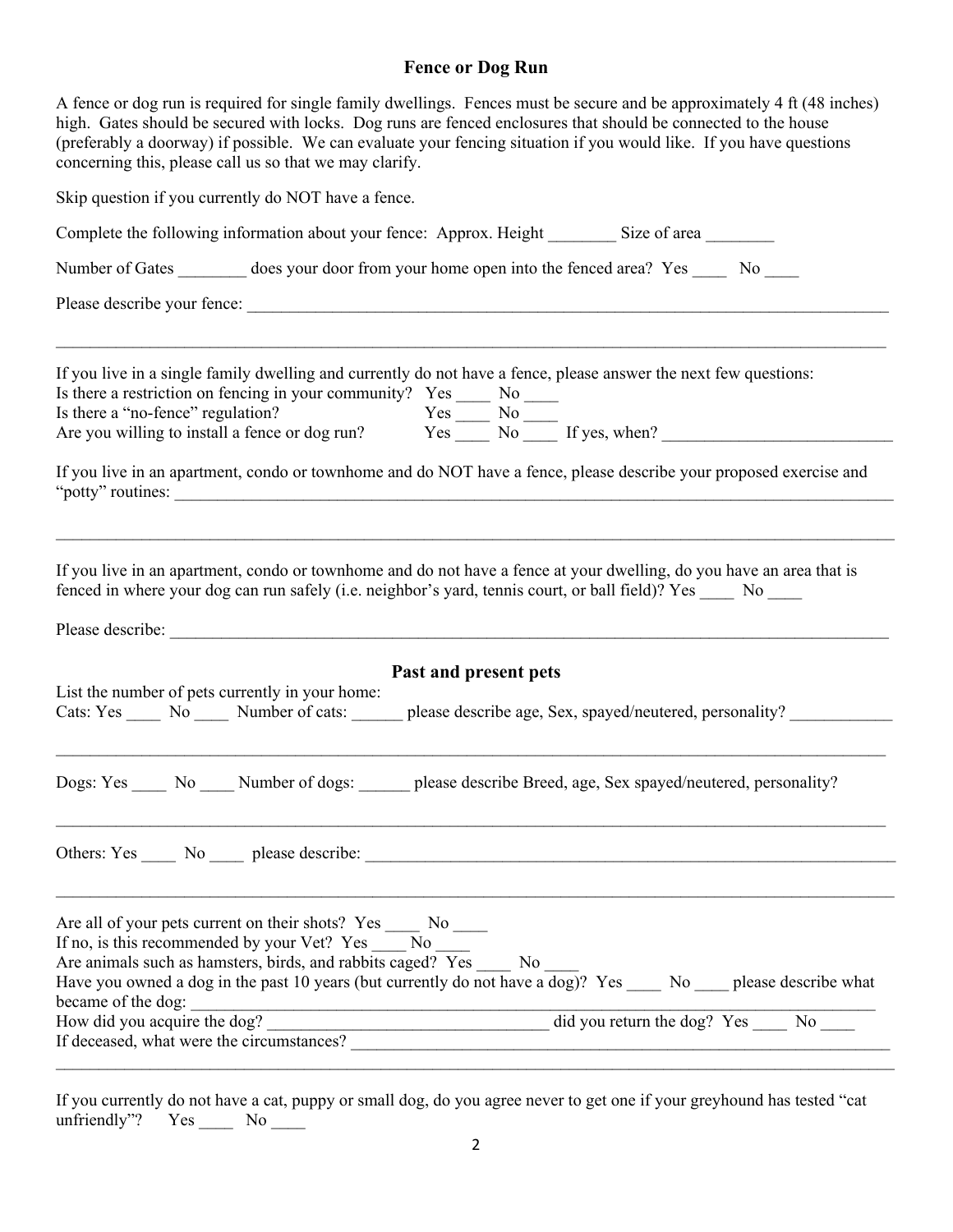# **Veterinary Information**

| Please supply the following information:                                                                      |                                                                                                                                                       |  |  |
|---------------------------------------------------------------------------------------------------------------|-------------------------------------------------------------------------------------------------------------------------------------------------------|--|--|
|                                                                                                               |                                                                                                                                                       |  |  |
|                                                                                                               |                                                                                                                                                       |  |  |
|                                                                                                               |                                                                                                                                                       |  |  |
| Is Vet Greyhound friendly? Yes ________ No ______                                                             |                                                                                                                                                       |  |  |
|                                                                                                               | <b>Home and Lifestyle</b>                                                                                                                             |  |  |
|                                                                                                               | Do you have stairs in your home? Yes ______ No ______ How many stairs? _______ Are the stairs carpeted? Yes _____ No _____                            |  |  |
| Do you prefer your greyhound to be off the couch? Yes ______ No _____                                         |                                                                                                                                                       |  |  |
| Are you familiar with "crate training"? Yes _____ No ____                                                     |                                                                                                                                                       |  |  |
| How important is it to your family that a greyhound be fostered before being adopted?                         |                                                                                                                                                       |  |  |
|                                                                                                               | (Check one) very important $1 \t2 \t3 \t4 \t5$ not important                                                                                          |  |  |
|                                                                                                               | Would you accept a dog without preference to age, sex or color? Yes _____ No ____ if no, please explain: __________                                   |  |  |
|                                                                                                               |                                                                                                                                                       |  |  |
| Would you consider taking a "special needs" greyhound (shy, timid, older, broken leg, etc.)? Yes ____ No ____ |                                                                                                                                                       |  |  |
|                                                                                                               |                                                                                                                                                       |  |  |
|                                                                                                               | Who will be responsible for the care of your greyhound?<br><u> and</u> the care of your greyhound?                                                    |  |  |
|                                                                                                               |                                                                                                                                                       |  |  |
| When recommended by MGA, are you willing to crate a new greyhound when left home alone in the                 |                                                                                                                                                       |  |  |
| beginning? $Yes$ No $\_\_\_\$                                                                                 |                                                                                                                                                       |  |  |
| Please check the boxes that best describe you and your home:                                                  |                                                                                                                                                       |  |  |
| _____ very quiet                                                                                              | usually something going on                                                                                                                            |  |  |
| ______ easy going                                                                                             | ____ often gone weekends/evenings                                                                                                                     |  |  |
| _____ few visitors                                                                                            | other, Please explain                                                                                                                                 |  |  |
| rarely have children over                                                                                     |                                                                                                                                                       |  |  |
| average household                                                                                             |                                                                                                                                                       |  |  |
| In addition to life at home, please describe other activities you wish to do with your new greyhound:         |                                                                                                                                                       |  |  |
| go to obedience school                                                                                        |                                                                                                                                                       |  |  |
| go to your place of business with you                                                                         |                                                                                                                                                       |  |  |
| be a playmate or companion for your child (ren) ______ go on vacation with you<br>$\frac{1}{1}$               |                                                                                                                                                       |  |  |
|                                                                                                               |                                                                                                                                                       |  |  |
| show off your greyhound at pet stores                                                                         | have your greyhound around cats or small dogs<br>Please add any additional information that will help us in finding the right greyhound for your home |  |  |